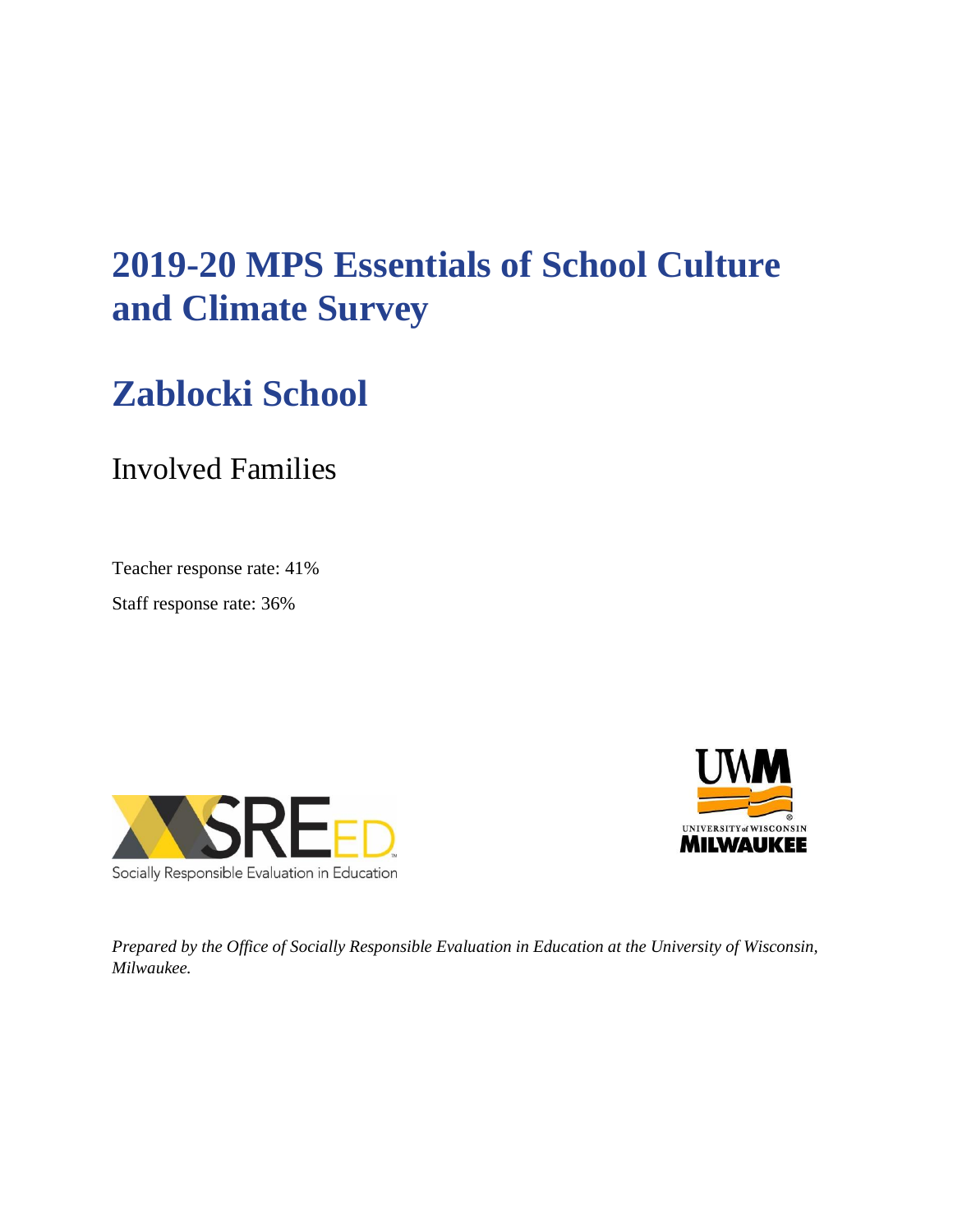

## **How to interpret the results**

The first figure presents the overall results of the Involved Families scale of the ESCC survey and the subdomains of the scale. The shaded areas reflect the range of Involved Families ratings for MPS schools. The light blue shaded area represents the bottom  $25<sup>th</sup>$  percentile, or  $1<sup>st</sup>$  quartile, of schools. Each darker blue shaded area represents the next quartile, such that schools in the darkest shaded area are in the top 25% of schools, or most organized in that area. Where the second and third shaded areas meet represents the average Involved Families rating for MPS schools.

Your school's score (a black dot) on each of the components of the Involved Families scale reflects the average of your staff ratings on the questions that comprise that component. All survey responses were adjusted to be on a four point scale. Higher scores reflect more organized schools. Locating your school's scores within the distribution of other scores across MPS allows you to identify strength and challenge areas both internally and comparatively.

Subsequent pages present your school's results for each of the specific questions that comprise each domain measured in the survey. These figures show the percentages of your staff that chose each of possible answers to the questions. In addition, these figures show the average percentage of staff in other MPS schools that chose each of the possible answers to the questions. These figures will help you understand what is driving your school's results.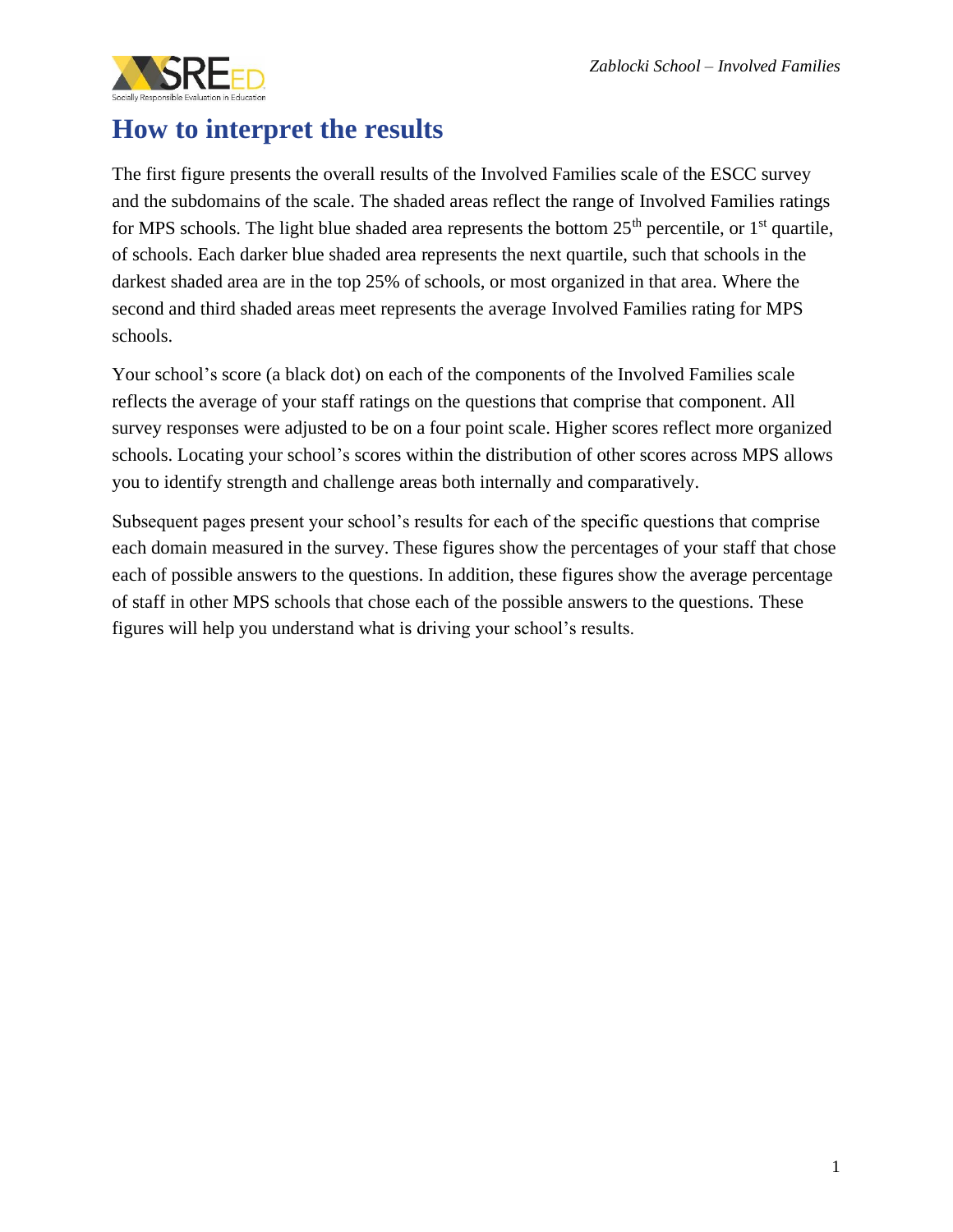

### **Overall Involved Families Results**

4



The shaded areas reflect the range of Involved Families ratings for other MPS schools. The light blue shaded area represents the bottom 25th percentile, or 1st quartile, of schools. Each slightly darker blue shaded area represents the next quartile, such that schools in the darkest shaded area are in the top 25% of schools, or most organized in that area. Where the second and third shaded areas meet represents the average Involved Families rating for MPS schools. Your school's score (a black dot) on each of the components of the Involved Families scale reflects the average of your staff ratings on the questions that comprise that component. All survey responses were adjusted to be on a four point scale. Higher scores reflect more organized schools. Locating your school's scores within the distribution of other scores across MPS allows you to identify strength and challenge areas both internally and comparatively.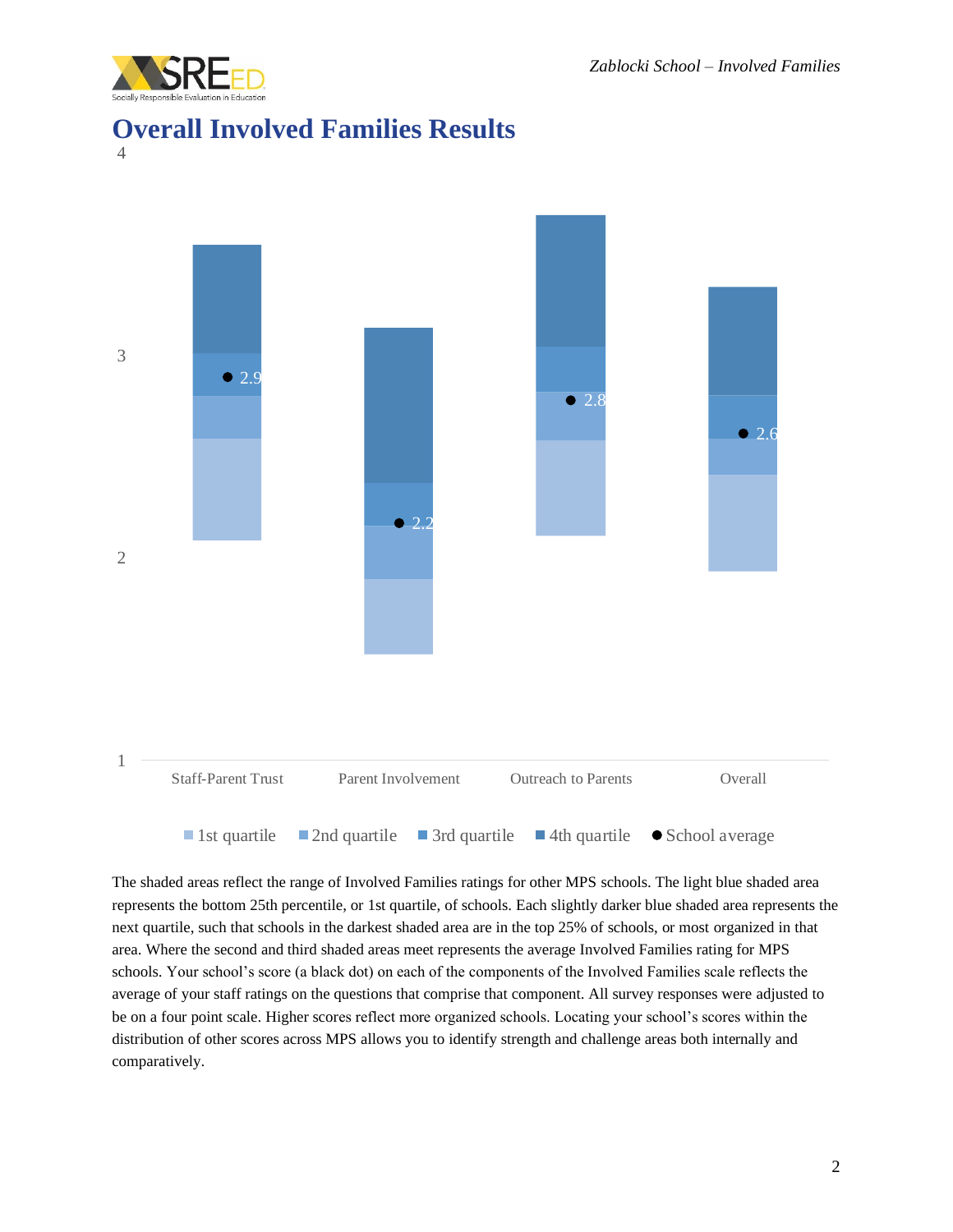

## **Questions about staff-parent trust**



#### **How much do you agree or disagree with the following statements?**

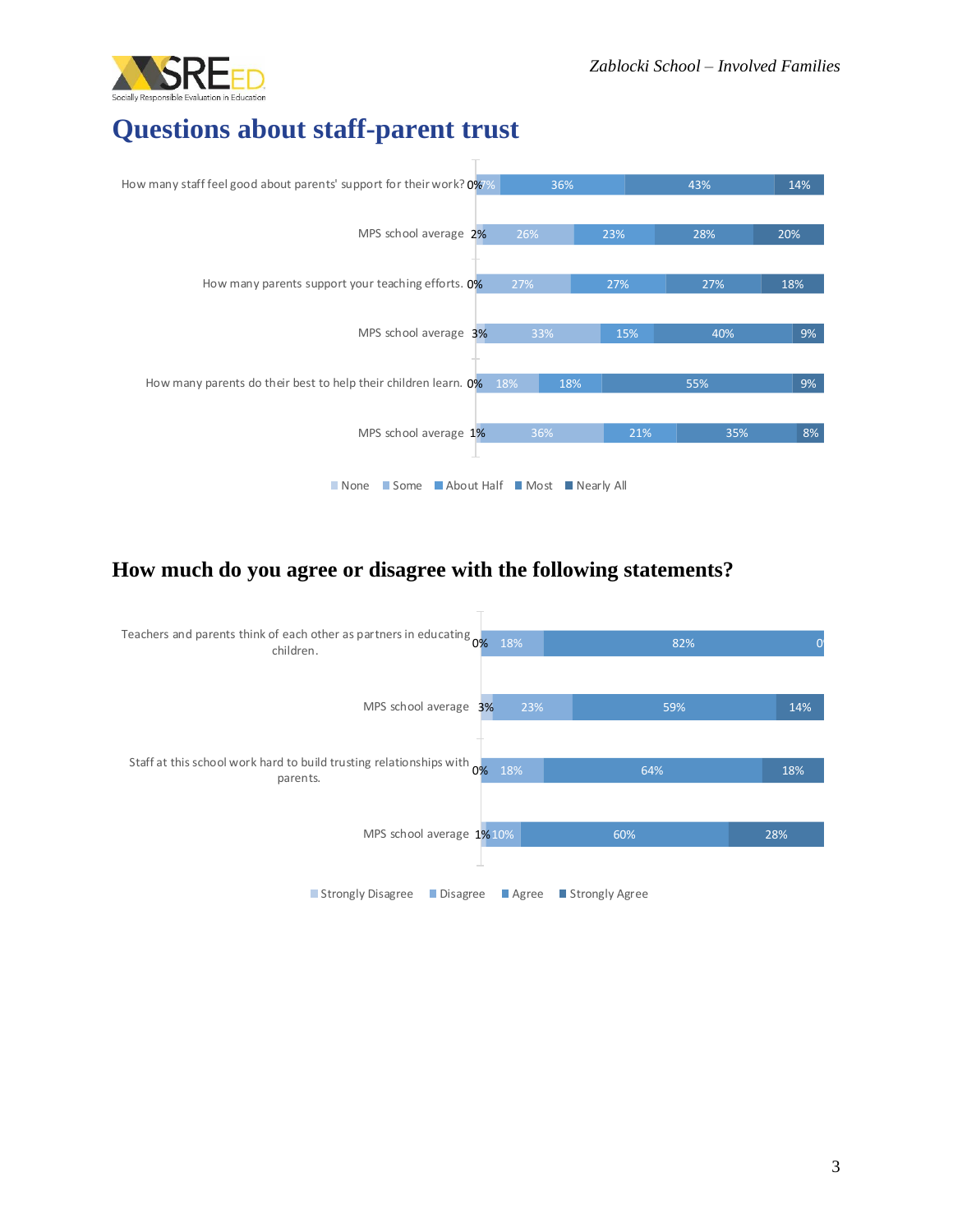

# **Questions about parent involvement**

#### **How many parents…**



■ None ■ Some ■ About Half ■ Most ■ All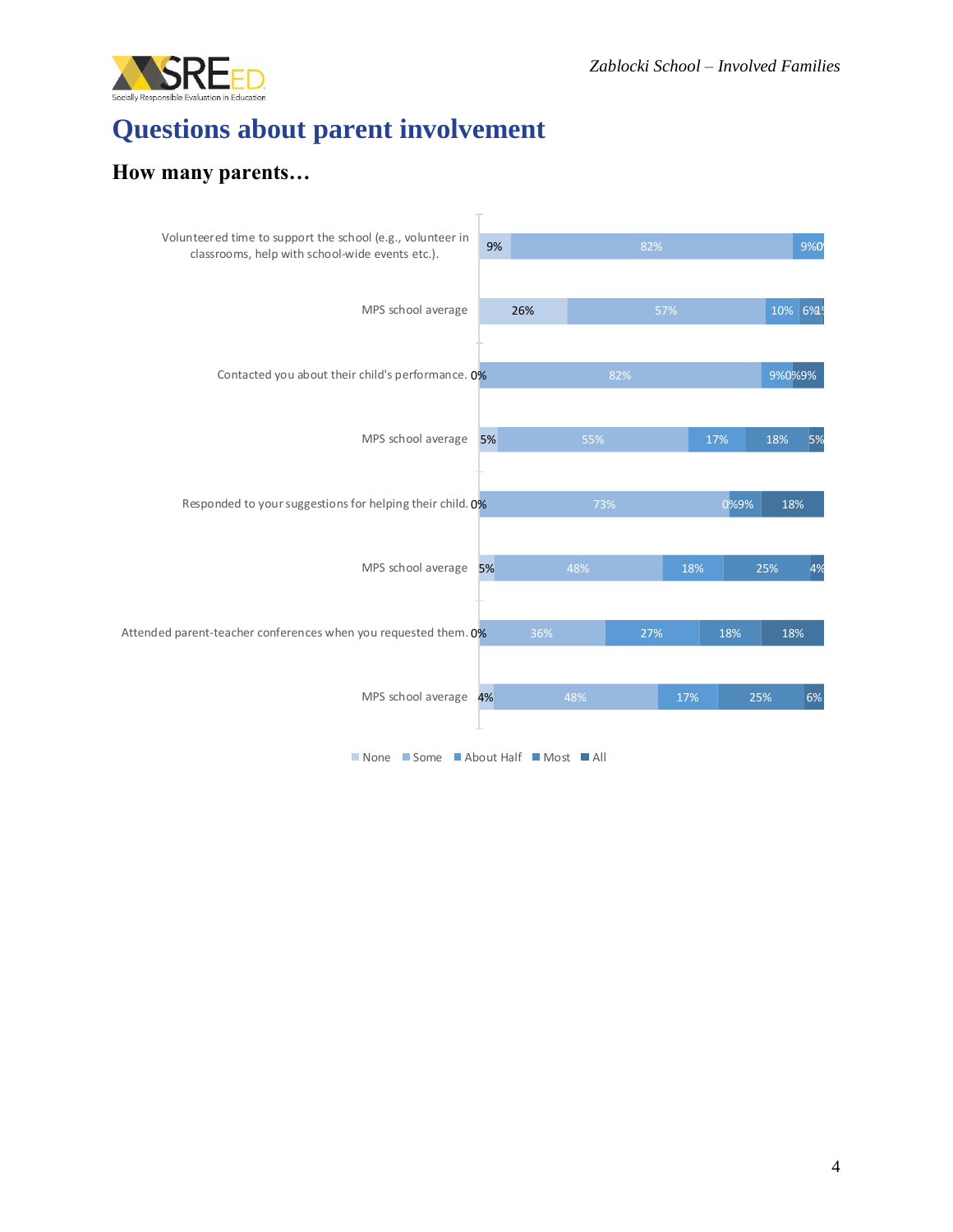

## **Questions about outreach to parents**

#### **To what extent do you disagree or agree with each of the following statements:**